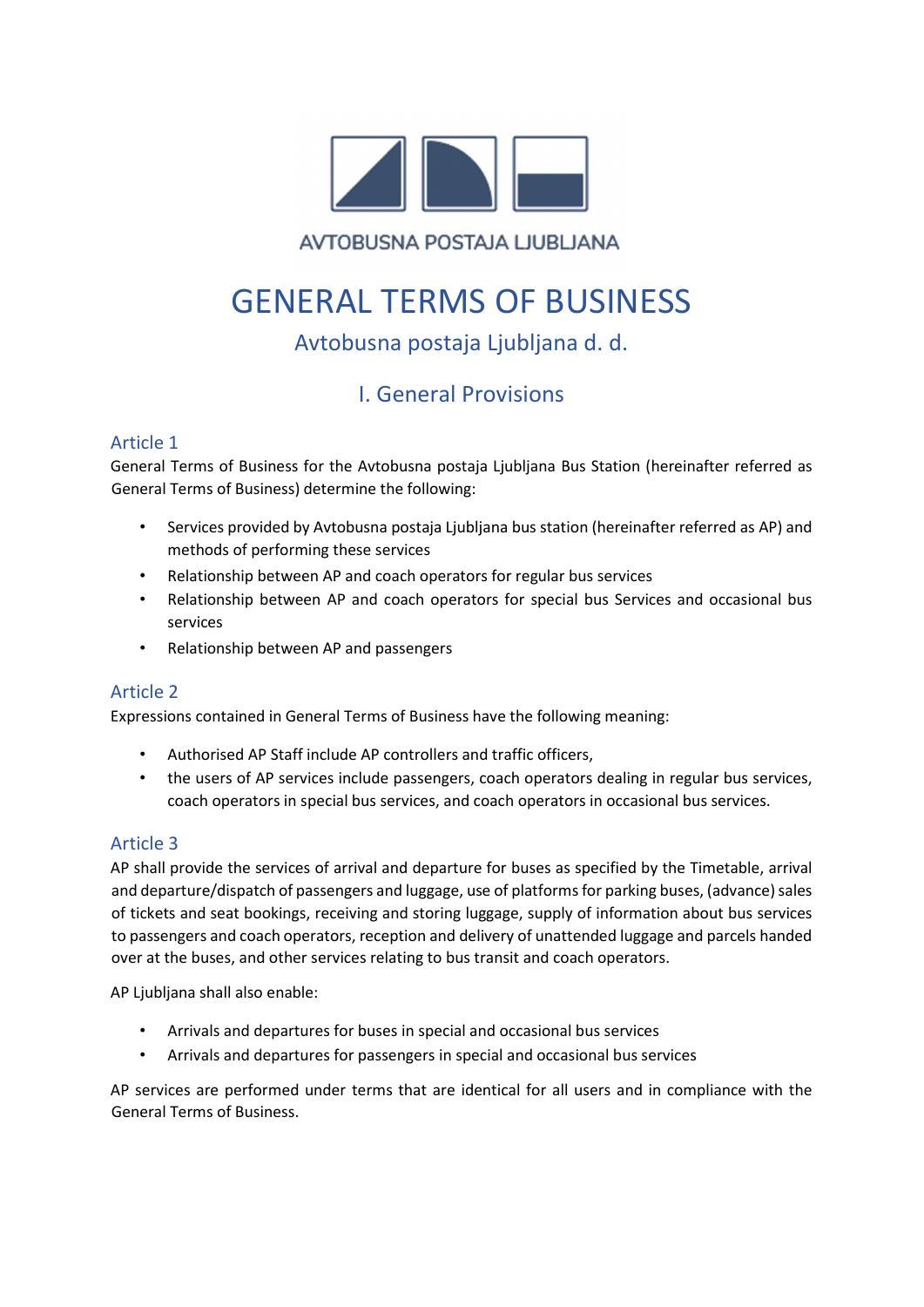# II. AP Services and Methods of Performing them

#### Article 4

AP shall carry out its activities during the official/operating hours, which are defined by AP Management Board and displayed at a visible place in the AP headquarters.

AP shall charge for its services in line with the applicable Pricelist valid for the AP Ljubljana services, which have been adopted by the AP Management Board.

#### Article 5

AP shall provide arrival and departure of buses at the bus platforms. Arrival and departure of buses includes the booking of arrival and/or departure platform and unobstructed use of the arrival/departure platform for arrivals and/or departures of coach operators' buses based on the submitted permits, announcement of bus departures and arrivals by audio announcements, and organisation of such operations within the area of the bus station in a safe manner.

The expression "bus departure" denotes departure of a bus from the AP Ljubljana platform as the starting point in line with the timetable in public bus service or special bus service. The expression "bus arrival" denotes the departure of a bus from the AP Ljubljana platform as the bus terminus according to the timetable in public bus service or special bus service. The expression "bus transit" denotes the use of AP or the AP Ljubljana platform for the arrival of a bus from the point of departure in line with the AP Ljubljana timetable and departure from AP Ljubljana to the point of destination in line with the same timetable in public bus service or special bus service.

#### Article 6

AP allows platforms to be used as bus stands. The use of platforms for parking buses denotes the parking of buses by coach operators at the designated platform of Avtobusna postaja Ljubljana in line with the available capacities of the bus station. Using the platform as a bus stand does not include security service for the parked buses.

#### Article 7

AP sells tickets and provides seat booking services at its points of sale (cash registers) designated by numbers, self-service e-card machines, and via the internet. Any other sales of tickets and seat booking services carried out in the AP area through agents are forbidden.

#### Article 8

AP shall determine the place and number of sales points for tickets and seat booking in public transport in compliance with the demand.

The tickets are sold by AP in line with the timetable of departures on the same bus route, unless a passenger requests a ticket for the time of departure of a specific coach operator.

Coach operators shall be obliged to receive passengers who have tickets and booking certificates and provide them with seats on the bus.

#### Article 9

The authorised AP staff shall supervise the method of selling tickets and making bookings in the AP area.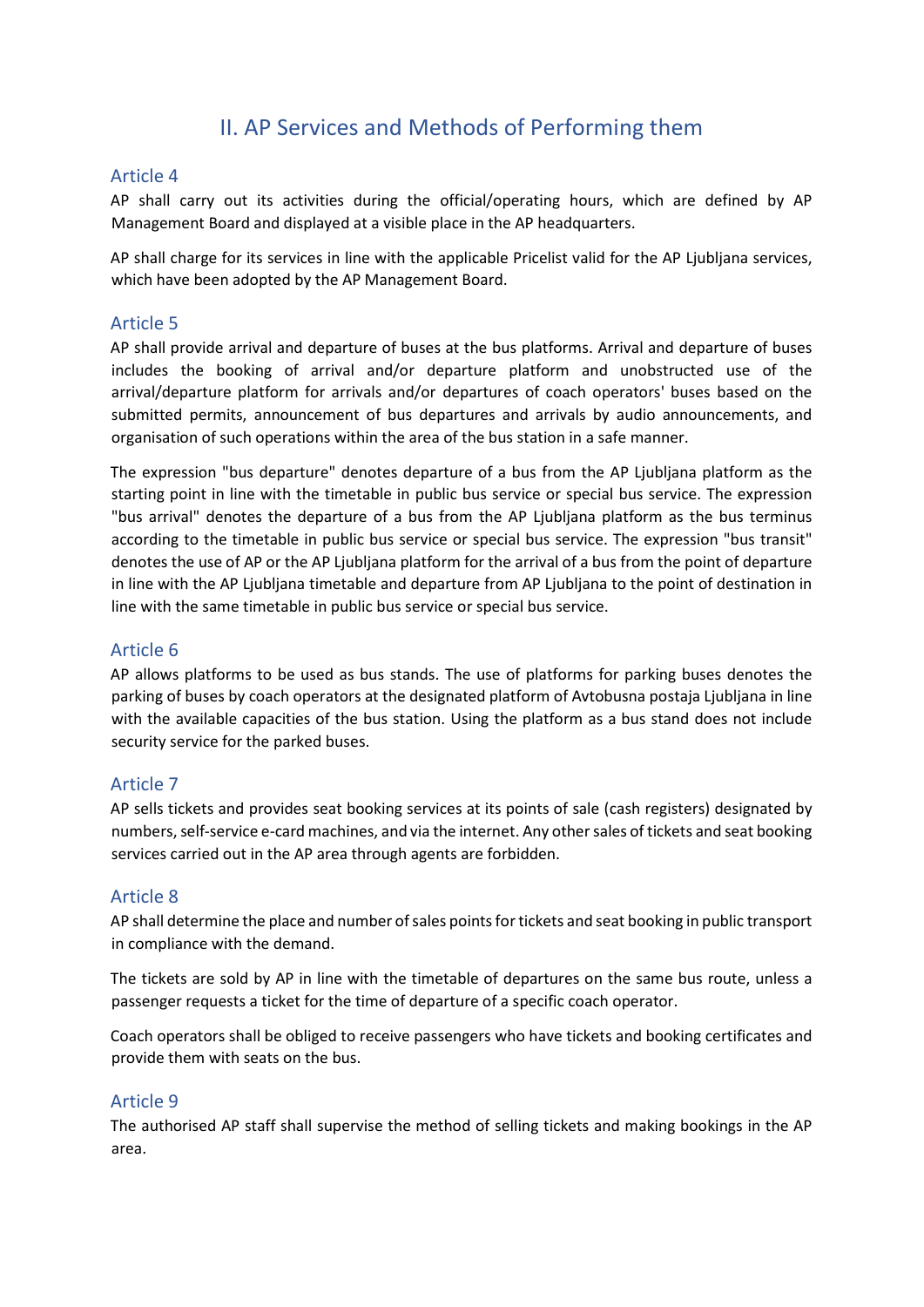#### Article 10

Bus tickets are sold in line with pricelists provided by coach operators.

#### Article 11

AP receives and returns luggage in its left-luggage office. The terms of luggage storing are displayed at a visible spot.

In cases of lost luggage, AP warrants compensations in the maximum amount of 35,00 EUR per luggage item.

#### Article 12

AP staff offer information about bus transports at specifically marked places, while information about bus departures and other bus transport information is provided by AP traffic officers via voice transmitting devices.

#### Article 13

Arrivals and departures on platforms intended for regular bus services, special bus services, and occasional bus services shall be defined by AP.

#### Article 14

If a coach operator does not position their bus at the place marked for departure within 10 min before the scheduled time of departure international or long-distance bus transit, and 5 min before the scheduled time of departure in suburban bus transit, AP will, upon the coach operator's written consent, provide another bus or another transport on behalf of the coach operator. In this case, the transport office will notify passengers about the time and means of transport.

If AP is unable to organize another transportation device, money for tickets that have already been purchased will be returned to the passengers on behalf of the coach operator.

#### Article 15

If an authorised AP person finds out that the driver or conductor is not able to perform their duties in a safe manner, the authorised AP person will inform the coach operator who deals in regular, special or occasional bus services to replace such a driver or conductor with another person employed either by the respective coach operator or by another coach operator.

If the driver fails to follow the instructions of the authorised AP person, the responsible police authority will be informed about this situation by the authorised AP person. Any expenses shall be paid by a coach operator dealing in regular, special or occasional bus services or these expenses shall be covered by AP, provided that they were not incurred by the coach operator.

#### Article 16

The AP transport office keeps records of arrivals and departures in buses (transport log) and regularly certifies transport drivers' documents referring to the times of arrival and departure or issues a written confirmation about it.

Transport office also keeps a record of reports, which includes all significant deviations from scheduled times and reasons for these deviations, if the reasons for such deviations can be established immediately, and other events referring to the AP and coach operators line of business.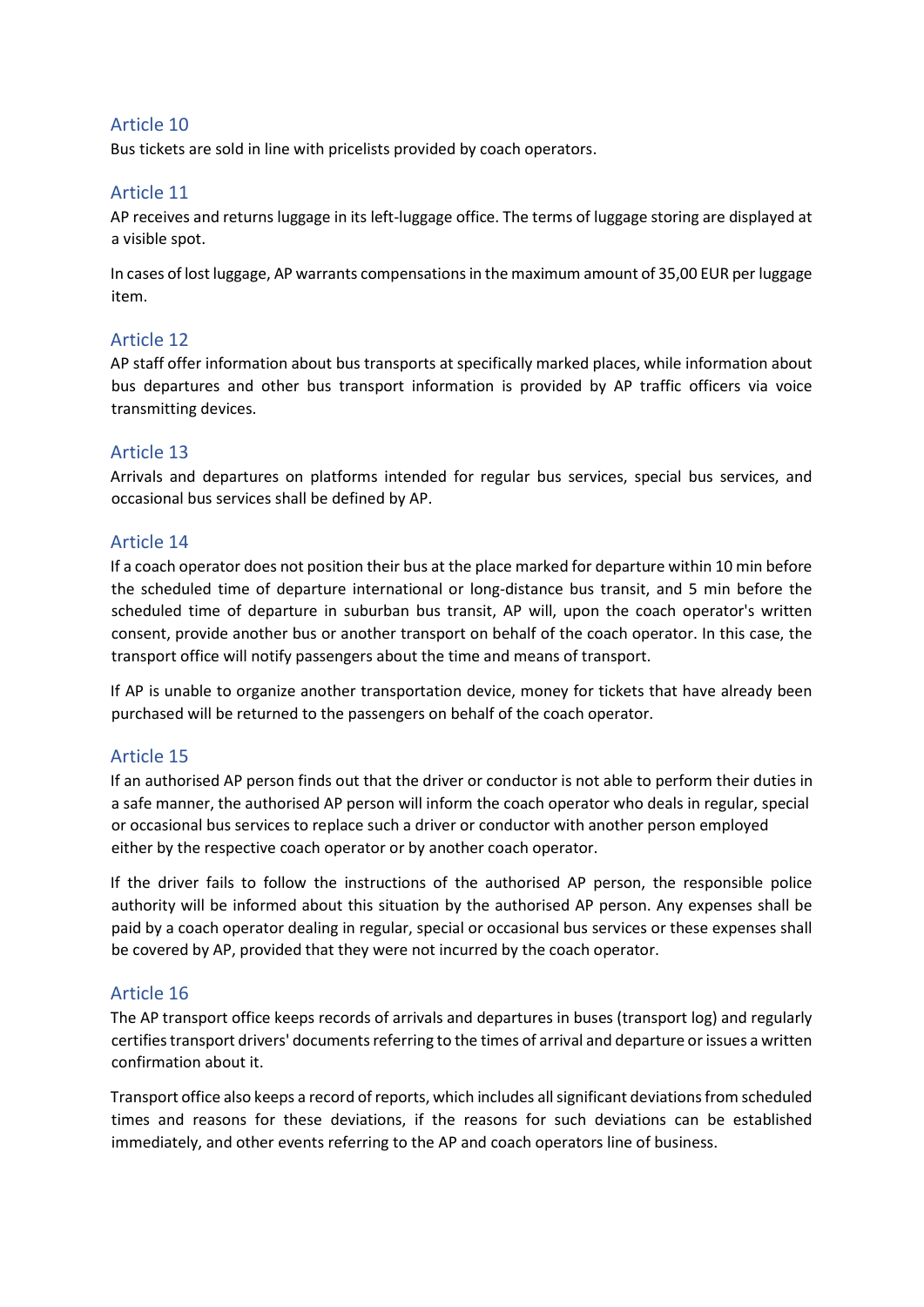#### Article 17

Any violations in Timetable, security, or General Terms of Business caused by coach operators' employees in regular, special, or occasional bus services, which were established by AP employees, shall be reported to coach operators dealing in regular, special and occasional bus services by AP.

#### Article 18

Access to the AP area shall be permitted to vehicles in regular, special and occasional bus services in compliance with provisions contained in Article 29, the General Terms of Business, and to vehicles which hold an AP permit.

Coach operators dealing in regular and special bus services shall be eligible to use the bus station as soon as the coach operator submits the applicable permit and route tariffs to AP. Thereby it shall be deemed that AP and the coach operator have concluded an agreement covering the arrival and departure of buses as specified by the Timetable, the arrivals and departures of passengers and the handling of luggage in line with the General Terms of Business.

Upon a bus arriving to AP or after a drive shift has been finished, the bus staff must, after reporting their arrival at the transport office and after the passengers have left the vehicle and removed their luggage from the bus, remove the bus from the platform and leave the AP area within 5 minutes after the bus has arrived at the AP area. Resting and parking buses or other vehicles on platforms is not permitted.

If a vehicle violates provisions defined in above paragraph and rests at the platform, the authorised AP personnel will inform the competent authority, while AP shall be entitled to receive a compensation for costs incurred by the coach operator in line with the applicable Price list valid for the AP Ljubljana services.

# III. Business Relationship Between AP and Coach Operators Dealing in Regular, Special or Occasional Bus Services

#### Article 19

Coach operators in regular, special and occasional bus services shall be obliged to follow provisions from the General Terms of Business and to make sure their driving employees are familiar with these provisions.

#### Article 20

Cleaning buses in the AP area as well as performing any other activities that might contaminate the surrounding area is forbidden.

Vehicles resting in the AP area must do so with their engines turned off. The bus engine can be turned on only for a short while, right before the time of departure.

#### Article 21

Positioning buses to platforms as well as their times of departure, which have previously been defined by AP, must be accurate and in compliance with both General Terms of Business and the Timetable.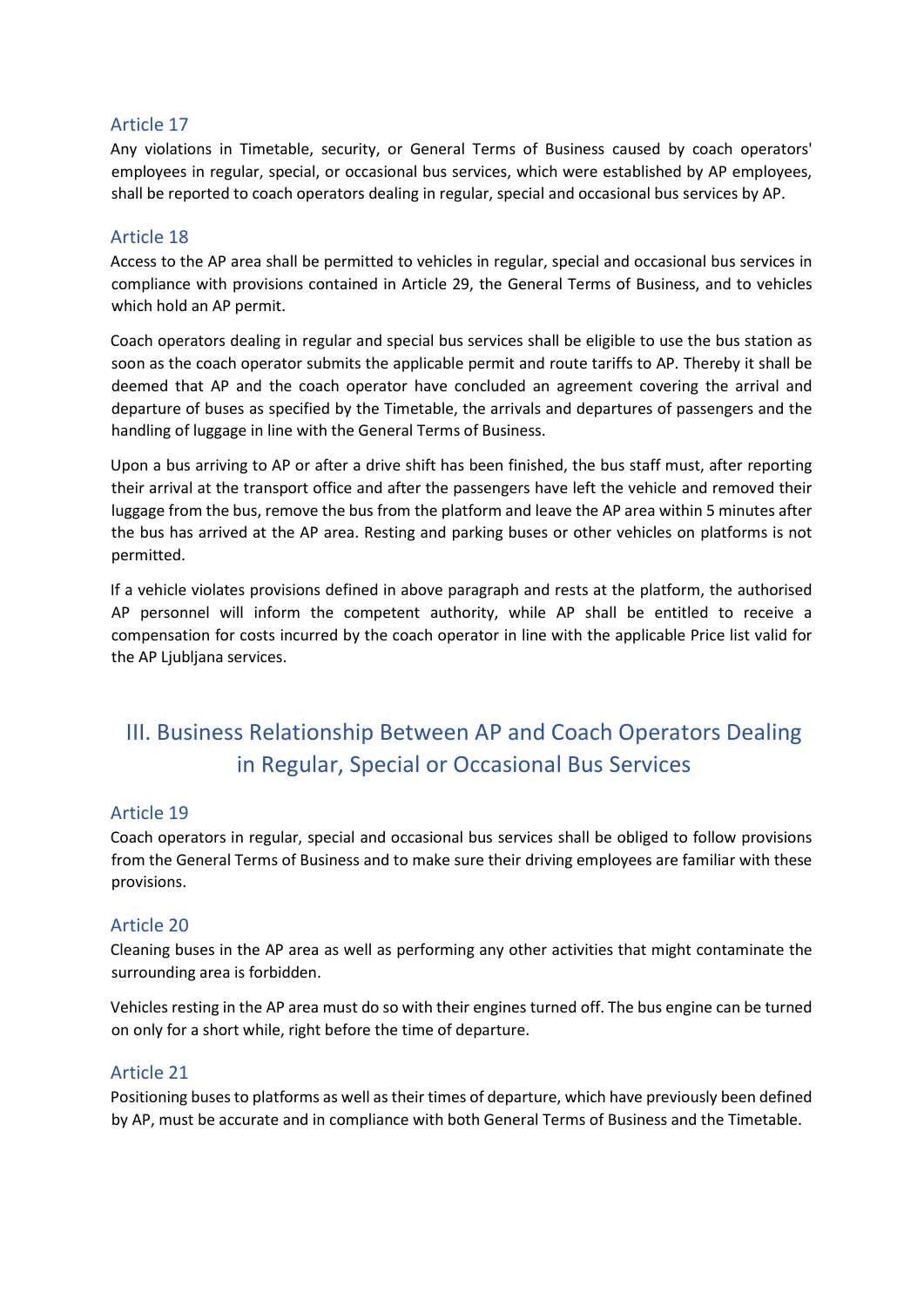Positioning a bus to a pre-defined departure platform must be reported at the AP transport office by the driver, and the driver must act in compliance with instructions received from the AP transport officer or AP controller. The AP transport officer will give a signal for departure.

### Article 22

A coach operator may position a technically compliant bus for all transit routes with a starting point in Ljubljana on a departure platform:

- 10 minutes before the scheduled departure in suburban bus transit
- 15 minutes before the scheduled departure for long-distance and international bus transit

For special or occasional bus services, coach operators are allowed to position their technically compliant buses with a designated starting point in Ljubljana at a departure platform:

- 15 minutes before the scheduled departure in special bus services
- 10 minutes before the scheduled departure for occasional bus services, provided that the contract concluded between the coach operator and AP does not define otherwise

### Article 23

The coach operator must inform AP of any simultaneous departures of two or more buses from the same transit line (hereinafter "simultaneous departure") within 4 hours before the scheduled time of departure or 12 hours before the scheduled time of departure if the departure is planned for the next day before noon (12:00).

If the coach operator fails to notify AP of a "simultaneous departure" in a due time, the provision stated in Paragraph 3, Article 17 shall apply.

If the coach operator notifies AP of a "simultaneous departure" in due time, but does not execute such a departure, AP will provide transport at the expense of the coach operator upon the operator's prior consent presented in writing.

## Article 24

Buses must stop at the platforms designated by AP, which allows passengers to embark or disembark safely and the arrangement of other issues relating to transport.

Driving personnel must remain close to the bus to be able to provide information or help passengers getting on or off the bus, finding their seats or placing their luggage in the luggage compartment.

From the time of parking the bus and the time of its departure, the driving staff, other coach operator staff or any third parties on operator's request shall not be allowed to sell tickets in front of the bus or in the bus. However, they will advise any interested persons to buy their tickets at the AP cash register.

### Article 25

Drivers of buses in transit must notify the transport office about their arrivals and positioning the bus at the departure platform, and they are allowed to rest the bus on the platform for no longer than 30 minutes.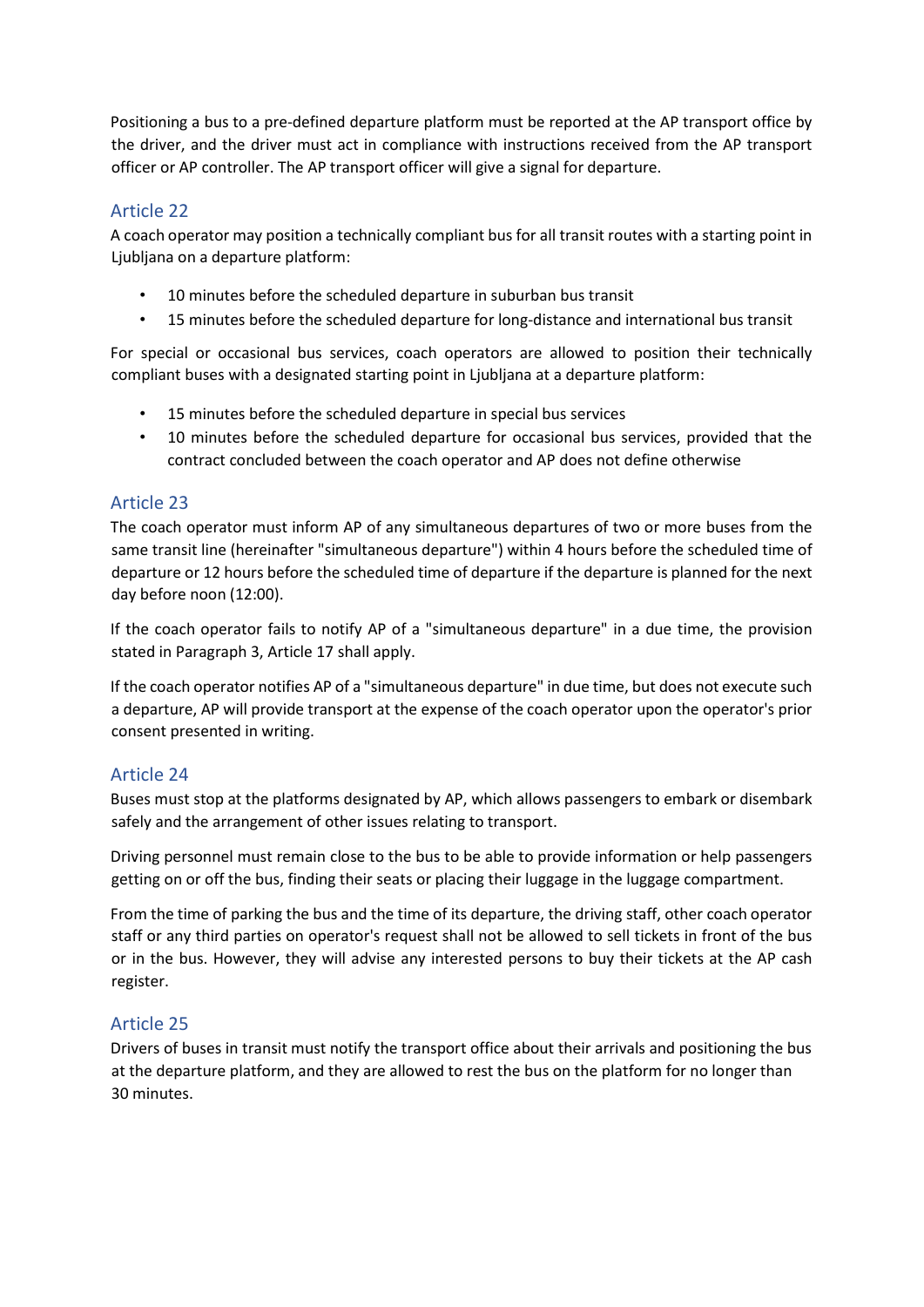#### Article 26

Coach operators must submit their timetables to AP at least 15 days before these timetables come into force, together with prices and terms of transport in passengers and luggage, as well as any changes in their timetables and prices, and they must do so in compliance with the Rules on Coordination of Bus Timetables and their Entry into the Register as well as the Road Transport Act and other legislation.

#### Article 27

Coach operators shall be obliged to submit all types of tickets to be sold by AP under the terms and prices which are also applied by the coach operator or, more precisely, in line with a Cooperation Agreement executed in writing.

#### Article 28

In regular bus transit, services are charged and paid in line with a Business Cooperation Agreement executed in writing. If such an agreement has not been concluded, the coach operator shall be obliged to pay for the services in line with the Price list valid for the AP Ljubljana services or within 8 days from the due date stated on the invoice.

#### Article 29

Before starting their activities, coach operators dealing in special and occasional bus transit services shall conclude a written Business Cooperation Agreement (hereinafter referred as: the Agreement).

If such an Agreement is not concluded, the user shall be obliged to pay AP for the services in line with the Price list valid for the AP Ljubljana services immediately upon the bus arriving at AP or before its departure from AP. Services are to be paid to the AP transport officer or AP controller.

Coach operators dealing in special and occasional bus transit services, who have not entered a written Agreement with AP and, contrary to the provisions of General Terms of Business, rest their vehicles in the AP area, shall be obliged to remove their vehicles immediately if the authorised AP personnel so require. If a coach operator fails to comply with this request, the authorised AP employee will report the event to the competent authority, and the coach operator dealing in special or occasional bus services will be obliged to pay compensation for the costs so incurred in the amount defined in line with the Price list valid for the AP Ljubljana services.

# IV. Relationship Between AP and Passengers

#### Article 30

By buying a ticket, the passenger pays for a bus seat reservation and acquires the right to a seat on the bus. Those passengers who enter a bus without having previously bought a ticket or those who bought a return ticket that was not confirmed by AP Ljubljana will have no guaranteed seats on the bus. If a coach operator cannot provide a seat in the bus despite its obligation detailed in the 3rd paragraph of the 8th article of these General Terms of Business, the passenger will be provided with a seat on the next departure of the same coach operator or is offered a refund.

#### Article 31

A passenger may book a bus seat at the AP as follows: 30 days before the departure date for regular long-distance and international bus services, providing that they collect their seat reservation at an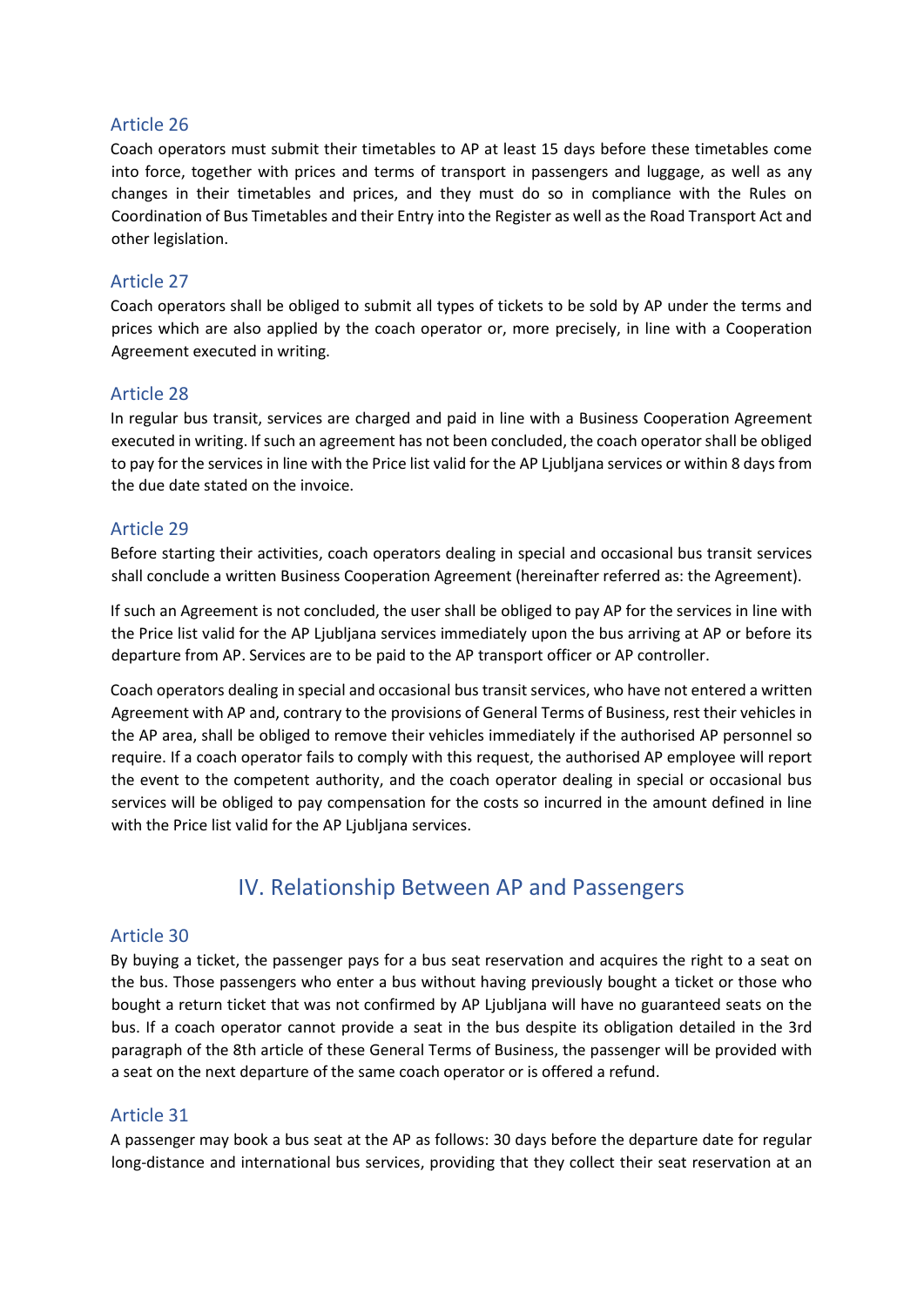AP sales point at least 2 (two) hours before departure for regular long-distance bus services and at least 6 hours before departure for international bus services.

Before holidays and at the time of school vacations, passengers must collect their seat reservations 24 hours before the scheduled time of departure.

### Article 32

Before embarking a bus, passengers must buy their tickets at the AP sales point, self-service e-card machines or via the internet by choosing a coach operator at their own discretion. Passengers shall not be allowed to enter a bus without having purchased a ticket first. Upon a request from the driving personnel or an authorised AP employee, passengers shall be obliged to present their tickets.

#### Article 33

If a passenger cancels their journey, they will get reimbursement for the fare money at one of the AP cash registers, provided that they return their ticket at least 2 (two) hours before the scheduled time of departure for suburban and long-distance bus services and no less than 6 hours before the scheduled bus departure for international bus services.

If a bus departure is scheduled at any time by inclusive of 7.00 a.m., the passenger shall be obliged to return their ticket one day earlier.

If the scheduled bus departure is between 10.00 p.m. and 5.15 a.m., passengers shall be obliged to return their tickets at AP sales points before 10.00 p.m.

If a ticket is cancelled, AP will retain 10% of the ticket price as a compensation for expenses. The full price of the ticket less 10% will be returned to the passenger.

When returning the fare money, AP will not return the money that has been paid for seat reservations or other AP services.

If the services are cancelled or the goods returned, the commission paid to at AP in case of non-cash payment for services or goods will not be returned.

#### Article 34

It is the passenger's sole responsibility to make sure they have embarked on the right bus at AP.

Disabled persons, pregnant women and elderly people have priorities in using AP services.

#### Article 35

A passenger may store all his luggage in the AP left-luggage office, with the exception of explosives, flammables and perishable goods, and money and valuables such as jewellery, gold etc. The luggage storing terms are displayed in the left-luggage room.

#### Article 36

In the AP area, passengers must take precautions for their personal safety and their personal belongings by themselves. Should the safety of passengers be at risk, an authorised AP employee will report any violations to competent authorities.